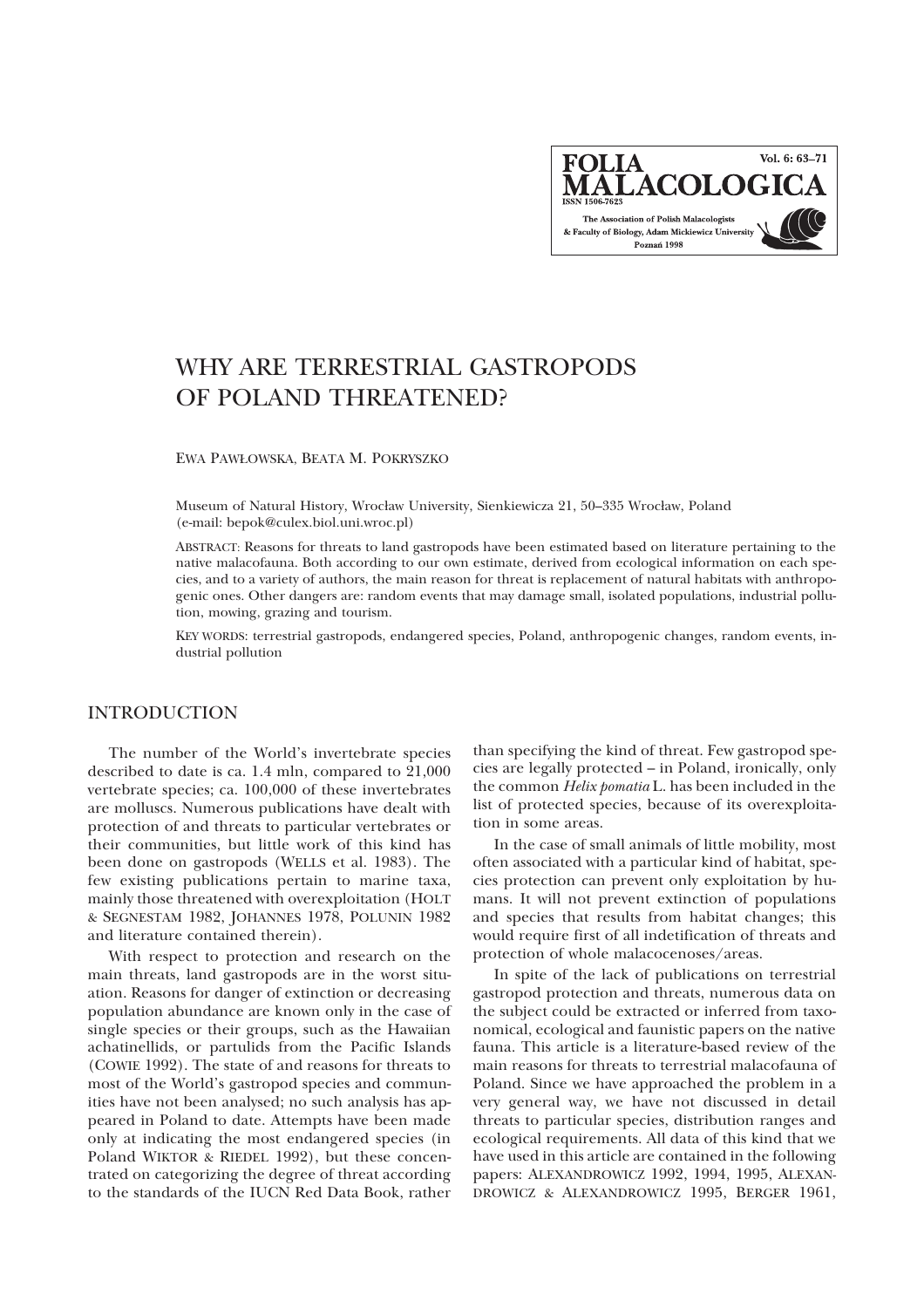1963, BULMAN 1995, DROZDOWSKI 1966, DYDUCH 1980, DYDUCH-FALNIOWSKA 1991, DZIĘCZKOWSKI 1966, 1971, 1972, 1974, 1978, 1988, 1989, JACKIEWICZ & RAFALSKI 1960, KOSIÑSKA 1979, PAKIET 1993, PIECHOCKI 1990, POKRYSZKO 1984, 1990, POLIŃSKI 1927, RIEDEL 1988, RIEDEL & WIKTOR 1974, STWORZE-WICZ 1990, UMIÑSKI 1980, URBAÑSKI 1939, 1947, 1947a, 1948, 1958, 1962, 1977, WIKTOR 1956, 1959, 1960, 1964, 1972, 1989, WIKTOR & RIEDEL 1992.

Knowledge of the structure of malacocenoses, data on areas occupied by populations of particular species, on their abundance and on changes they undergo are very incomplete; only few papers have been devoted to these problems and they pertain almost exclusively to forest malacocenoses (DROZ-DOWSKI 1966, DYDUCH 1980, DZIÊCZKOWSKI 1966, 1971, 1974, 1988, 1989, DYDUCH-FALNIOWSKA 1991). In view of this fact any attempt at identifying threats to malacofauna is a matter of guess rather than of truly reviewing the problem. However, such attempts have to be made.

First, based on all available literature, we listed all possible reasons for threats to land malacofauna in order to know how to categorize the threats to our native species. Then, to obtain some guesses that could be verified, we applied three procedures and compared the results. The first procedure ("species voting" procedure) was to specify endangered species based on what is known about their occurrence and abundance, and classify them in groups according to the reasons for threats, the latter being inferred from the data on the geographic distribution and habitat requirements. The second procedure ("authors voting" procedure) was to select those authors that explicitly mention reasons for threats to species/malacocenoses and see how many vote for each reason. Since the "species voting" and "authors voting" approaches were to some extent compatible, we could specify the main reasons for threats and use these for the third procedure. This ("mapping" procedure) consisted in superimposing the most diverse and/or rarest malacocenoses mentioned in the literature on a map of the main threat factors selected as a result of the "species voting" and "authors voting" procedures.

## POSSIBLE THREATS TO TERRESTRIAL MALACOFAUNA

The mere existence of land snail populations, as well as diversity and richness of terrestrial malacocenoses depend on many environmental factors, such as vegetation cover, climate, and especially microclimate, soil structure, soil and leaf litter acidity, availability of calcium ions and minimum population area (SOLEM 1974, WÄREBORN 1970, 1982, WELLS et al. 1983). A change in any of these factors may potentially affect gastropod species and communities, albeit the factors responsible for decreased species diversity or population abundance vary between species and areas.

#### REPLACING NATURAL HABITATS WITH ANTHROPOGENIC ONES

Replacing natural habitats with anthropogenic ones is destructive in a variety of ways: through direct physical destruction of adequate habitats of stenoecious species (deforestation, drainage of marshy areas, replacing natural forest with coniferous cultivations), through indirectly altering composition of vegetation cover (almost every plant community has its own malacocenosis; DZIĘCZKOWSKI 1988), through habitat fragmentation (a patch of adequate habitat may decrease below the critical area that is necessary for a population to exist; cf. REMMERT 1994) and the related edge effect (because of intermediate humidity, temperature, light and vegetation

conditions in peripheral parts of small patches of adequate habitat, some species can not use these peripheral parts of the patch and as a result the effectively available area is still more limited; cf. REMMERT 1994), through a decrease in the mosaic of microhabitats (the more numerous microhabitats are available, the more numerous species in the malacocenosis; cf. DYDUCH-FALNIOWSKA 1991) and finally through affecting microclimate and physico-chemical properties of the soil and litter (GODAN 1983, LOZEK 1952, WÄREBORN 1970, 1982), most of all acidity, calcium content and the form in which calcium is bound (BURCH 1955, DZIECZKOWSKI 1971, 1972, POKRYSZKO 1993, VALOVIRTA 1968, WÄREBORN 1982).

#### RANDOM EVENTS

Land gastropods are incapable of active dispersal over long distances; this is the main reason for their mosaic occurrence in habitats and uneven geographic distribution, often limited to small areas. Their ability to disperse actively and search for suboptimal habitats is very limited. This is often manifest as existence of small, isolated, insular populations. Considering different and often strict ecological requirements of particular species, each disturbance of the existing optimum results in a decreased population abundance or its complete disappearance. Small, iso-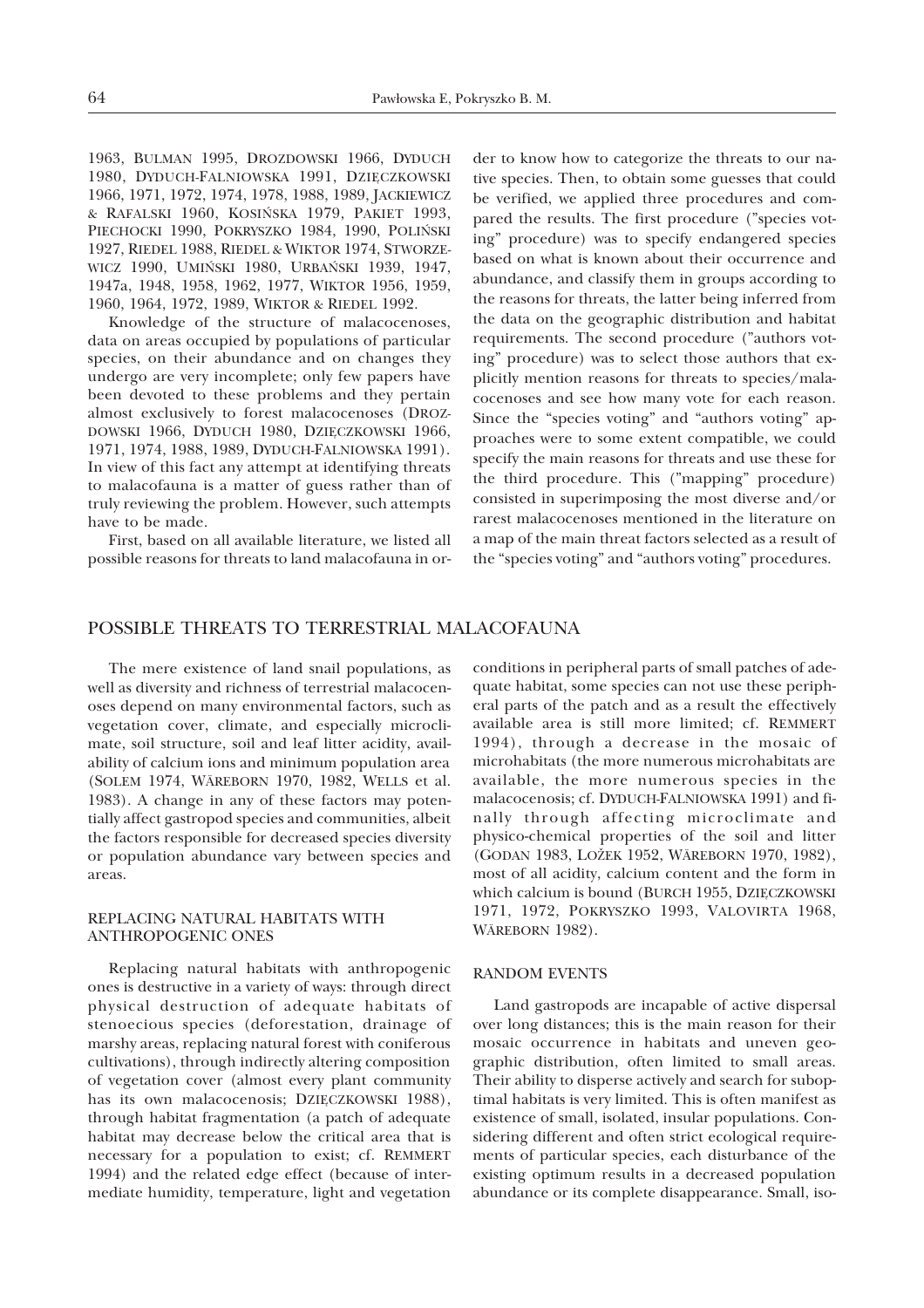

Fig. 1. Combined distribution map of two very common species (*Columella edentula* and *Vertigo pygmaea*), of different but wide and overlapping ecological tolerance; updated 1998, reflecting the uneven knowledge of the native malacofauna. When thoroughly studied, the combined distribution of these two species will probably turn out to cover all the UTM squares

lated populations on the species distribution border are always susceptible to extinction as a result of random events (floods, fires, severe winters etc.; cf. RIDLEY 1993); with any habitat disturbance their chance of extinction increases rapidly.

#### INDUSTRIAL POLLUTION

Compounds causing acid precipitation are the most dangerous kind of pollutants emitted by indus-

try. Acid rains remove calcium ions from the litter and superficial soil layers and transport them to deeper layers where they become unavailable to snails (WALDÉN 1978, 1992, WÄREBORN 1982). Malacofauna of calcium-poor areas is as a rule very poor, and in areas where the calcium content decreases as a result of acid rains there is a progressive decrease in both species richness and abundance, up to a complete disappearance of malacofauna (VALOVIRTA 1968, WÄREBORN 1982, WALDÉN 1978, 1992). An-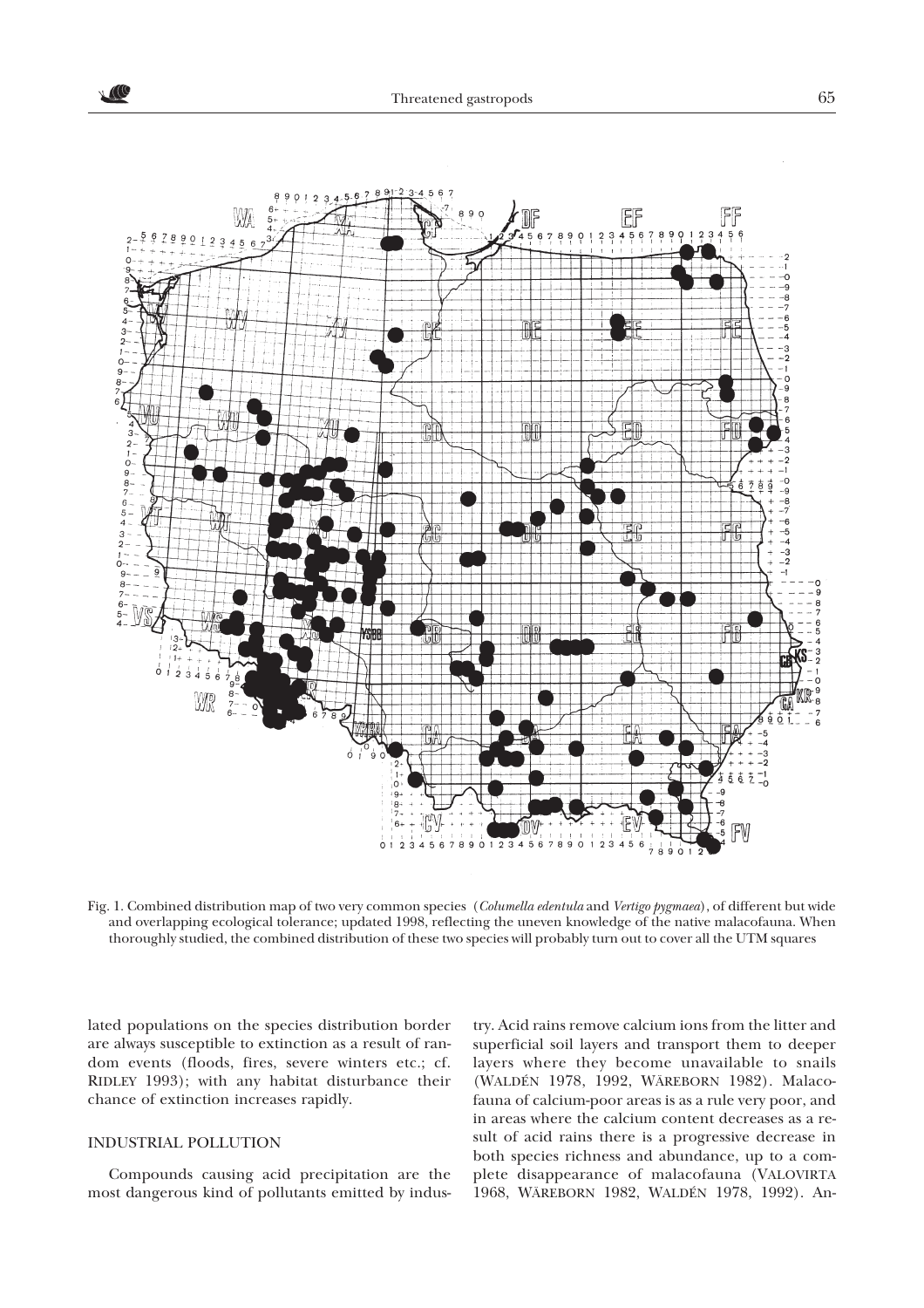other dangerous phenomenon is dust emission. Snail mucus serves among others to clean the body surface from soil and litter particles etc. that become stuck to it (WIKTOR 1989). The greater the need to clean the body, the more mucus is secreted. Since water is lost with mucus, in a situation of high dust content the animal faces physiological drought.

#### COMPETITION OR PREDATION FROM INTRODUCED SPECIES

Species purposedly or accidentally introduced in new areas often create a threat for local malacofaunae. Two species introduced in Hawaii: *Achatina fulica* Bowdich and *Euglandina rosea* Crosse et Fischer, one competing with the native achatinellids, the other consuming them, provide a good example (SOLEM 1974).

### SPECIES VOTING PROCEDURE

Terrestrial malacofauna of Poland has been relatively well studied, but this pertains only to its qualitative aspect. Information on detailed distribution of even most common species (Fig. 1) is incomplete and varies between areas (WIKTOR & RIEDEL 1992). According to the present state of knowledge 173 land snail species occur in Poland, 11–15 of them being introduced (RIEDEL 1988, ŠTEFFEK et al. 1990).

The Red List of Threatened Animals in Poland (WIKTOR & RIEDEL 1992) comprises 77 land snail species, i.e. almost half of the native fauna. Based on literature data, we have included in our considerations further 11 species (underlined in the list below). Bold capital letters denote reasons for threats: DF – deforestation, MD – drainage of marshy areas, RE – random events, U – unknown.

- 1. *Bythiospeum neglectissimum* Falniowski et Šteffek, 1989 **RE**
- 2. *Acicula parcelineata* (Clessin, 1911) **DF**
- 3. *Catinella arenaria* (Bouchard-Chantereaux, 1937) **RE**
- 4. *Cochlicopa nitens* (Gallenstein, 1852) **MD**
- 5. *Pyramidula rupestris* (Draparnaud, 1801) **RE**
- 6. *Columella columella* (Martens, 1830) **RE**
- 7. *Truncatellina costulata* (Nilsson, 1822) **RE**
- 8. *T. claustralis* (Gredler, 1856) **RE**
- 9. *Vertigo moulinsiana* (Dupuy, 1849) **MD**
- 10. *V. arctica* (Wallenberg, 1858) **RE**
- 11. *V. ronnebyensis* (Westerlund, 1871) **RE**
- 12. *V. genesii* (Gredler, 1856) **MD**
- 13. *V. geyeri* Lindholm, 1925 **MD**
- 14. *V. alpestris* Alder, 1837 **DF**
- 15. *V. angustior* Jeffreys, 1830 **MD**
- 16. *Orcula dolium* (Draparnaud, 1801) **RE**

#### OVEREXPLOITATION

Overexploitation constitutes a threat only for those species that are of economic significance (edible species, e.g. *Helix pomatia* L.), that may be mistaken for such species or that are valued by shell collectors.

## MOWING, GRAZING AND TOURISM

Mowing and grazing, especially in open areas such as meadows and swamps, decreases structural diversity of the vegetation which in turn affects the species composition and abundance of their malacocenoses (KERNEY & STUBBS 1980). Excessive tourist movement may also decrease structural diversity of vegetation an effect very similar to mowing and grazing.

- 17. *Sphyradium doliolum* (Bruguèire, 1792) **RE**
- 18. *Pagodulina pagodula* (Des Moulins, 1830) **RE**
- 19. *Granaria frumentum* (Draparnaud, 1801) **RE**
- 20. *Chondrina clienta* (Westerlund, 1883) **RE**
- 21. *Pupilla sterri* (Voith, 1840) **RE**
- 22. *P. triplicata (Studer, 1820)* **RE**
- 23. *P. alpicola* (Charpentier, 1837) **RE**
- 24. *Argna bielzi* (Rossmässler, 1859) **RE**
- 25. *Vallonia enniensis* (Gredler, 1856) **RE**
- 26. *V. declivis* Sterki, 1893 **RE**
- 27. *Spermodea lamellata* (Jeffreys, 1830) **RE**
- 28. *Chondrula tridens* (O. F. Müller, 1774) **RE**
- 29. *Ena obscura* (O. F. Müller, 1774) **DF**
- 30. *Discus perspectivus* (von Mühlfeld, 1818) **RE**
- 31. *Arion intermedius* Normand, 1852 **DF**
- 32. *Eucobresia diaphana* (Draparnaud, 1805) **DF**
- 33. *E. nivalis* (Dumont et Mortillet, 1852) **DF**
- 34. *Semilimax semilimax* (Férussac, 1802) **DF**
- 35. *S. kotulai* (Westerlund, 1883) **DF**
- 36. *Vitrea subrimata* (Reinhardt, 1871) **DF**
- 37. *V. contracta* (Westerlund, 1871) **DF**
- 38. *Aegopinella nitens* (Michaud, 1831) **DF**
- 39. *Ae. epipedostoma* (Fagot, 1879) **DF**
- 40. *Nesovitrea petronella* (L. Pfeiffer, 1853) **DF**
- 41. *Oxychilus orientalis* (Clessin, 1887) **DF**
- 42. *O. glaber* (Rossmässler, 1835) **DF**
- 43. *O. depressus* (Sterki, 1880) **DF**
- 44. *O. inopinatus* (Ulièny, 1887) **DF**
- 45. *Daudebardia brevipes* (Draparnaud, 1805) **RE**
- 46. *Carpathica calophana* (Westerlund, 1881) **RE**
- 47. *Tandonia rustica* (Millet, 1843) **DF**
- 48. *Limax bielzi* Seibert, 1873 **DF**
- 49. *Lehmannia macroflagellata* Grossu et Lupu, 1962 **DF**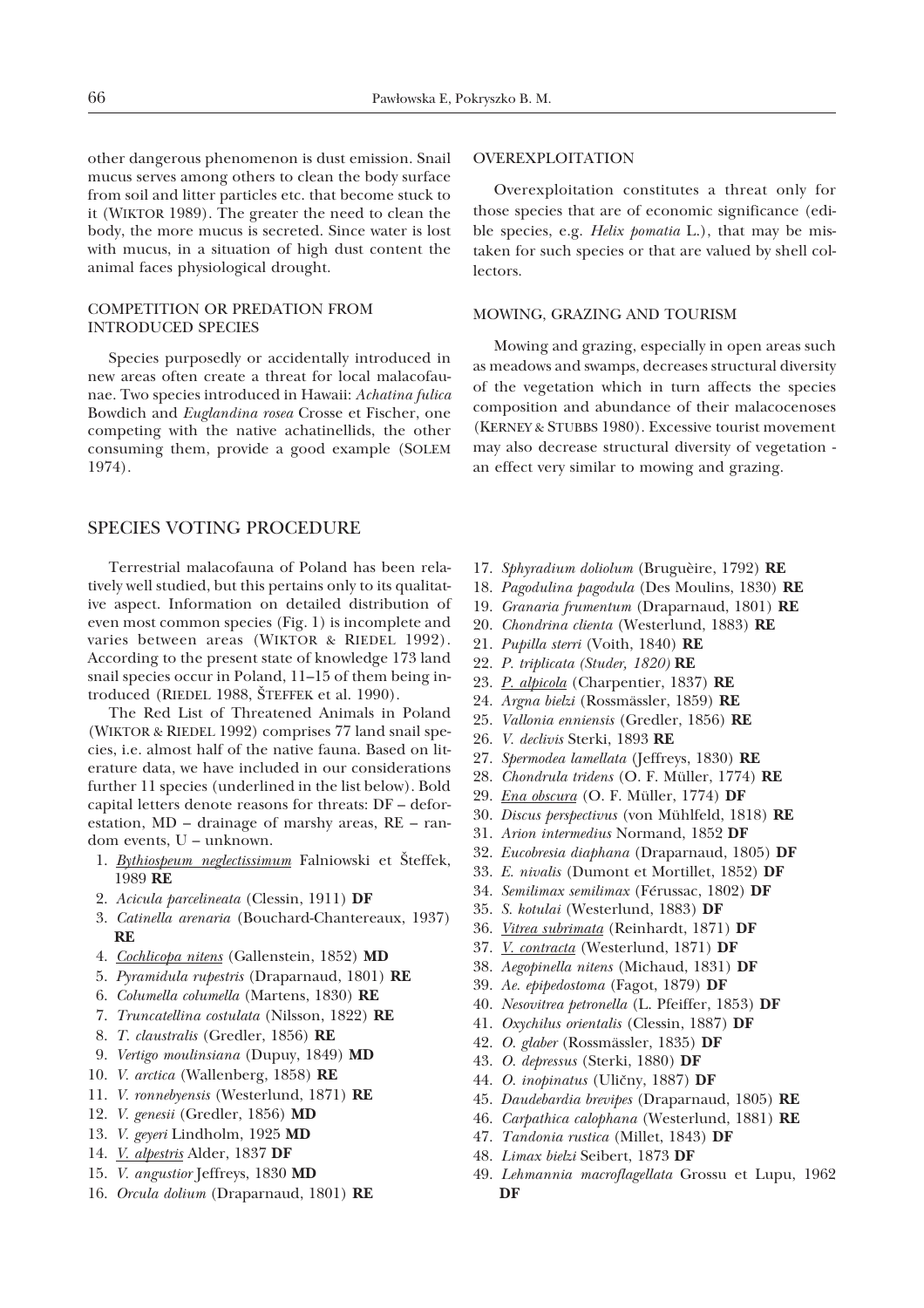- 50. *L. nyctelia* (Bourguignat, 1861) **RE**
- 51. *Bielzia coerulans* (M. Bielz, 1851) **DF**
- 52. *Deroceras praecox* Wiktor, 1973 **DF**
- 53. *D. rodnae* Grossu et Lupu, 1965 **DF**
- 54. *D. moldavicum* (Grossu et Lupu, 1961) **DF**
- 55. *Cecilioides acicula* (O. F. Müller, 1774) **DF**
- 56. *Cochlodina costata* (C. Pfeiffer, 1828) **DF**
- 57. *Charpentieria ornata* (Rossmässler, 1836) **RE**
- 58. *Ruthenica filograna* (Rossmässler, 1836) **DF**
- 59. *Macrogastra ventricosa* (Draparnaud, 1801) **DF**
- 60. *M. badia* (C. Pfeiffer, 1828) **DF**
- 61. *M. latestriata* (A. Schmidt, 1857) **DF**
- 62. *M. tumida* (Rossmässler, 1836) **DF**
- 63. *Clausilia parvula* Férussac, 1807 **DF**
- 64. *C. bidentata* (Ström, 1765) **DF**
- 65. *C. cruciata* (Studer, 1820) **DF**
- 66. *Balea perversa* (Linnaeus, 1758) **RE**
- 67. *Pseudalinda fallax* (Rossmässler, 1836) **DF**
- 68. *P. stabilis* (L. Pfeiffer, 1847) **DF**
- 69. *Vestia elata (Rossmässler, 1836)* **DF**
- 70. *V. gulo* (E. A. Bielz, 1859) **DF**
- 71. *V. turgida* (Rossmässler, 1836) **DF**
- 72. *Bulgarica cana* (Held, 1836) **RE**
- 73. *Candidula unifasciata* (Poiret, 1801) **RE**
- 74. *Helicopsis striata* (O. F. Müller, 1774) **RE**
- 75. *Perforatella dibothrion* (M. Kimakowicz, 1884) **DF**
- 76. *P. umbrosa* (C. Pfeiffer, 1828) **DF**
- 77. *Trichia villosula* (Rossmässler, 1838) **DF**
- 78. *T. plebeia* (Draparnaud, 1805) **DF**
- 79. *T. unidentata* (Draparnaud, 1805) **DF**
- 80. *T. bielzi* (E. A. Bielz, 1860) **DF**
- 81. *T. bakowskii* (Poliñski, 1924) **DF**
- 82. *T. lubomirskii* (Ślósarski, 1881) DF
- 83. *Helicodonta obvoluta* (O. F. Müller, 1774) **DF**
- 84. *Helicigona lapicida* (Linnaeus, 1758) **U**
- 85. *Chilostoma rossmaessleri* (L. Pfeiffer, 1842) **RE**
- 86. *Ch. cingulellum* (Rossmässler, 1837) **RE**
- 87. *Causa holosericeum (Studer, 1820)* **DF**
- 88. *Helix lutescens* Rossmässler, 1837 **RE**

Of the potential threats listed above, only two categories seem to have been identified as applying to endangered species in Poland. The most numerous species are threatened by replacement of natural habitats with anthropogenic ones (drainage of marshy areas, deforestation and/or replacing natural forests with coniferous cultivations). The next largest groups comprises very rare species, which in Poland reach their distribution border, live on isolated localities and are thus threatened by random events. One species from the list – *Helicigona lapicida –* is not particularly rare but its abundance has decreased considerably within the last decades, while the reasons are difficult to establish (STWORZEWICZ 1990).

Species endangered as a result of deforestation constitute the largest group  $-49$  species i.e. ca. 56% all endangered species. There are three reasons for this situation. Firstly, among the land snails reported from Poland forest species constitute ca. 80% (data from RIEDEL 1988). Secondly, most species, besides being associated with forests, have a limited geographic distribution within the country which increases the danger. Thirdly, damage to forests is not only a result of clear-felling, but also destruction by air pollution. A relatively high proportion (32 species – over  $32\%$ ) is formed by species that in Poland have few or even single isolated localities. The group includes mainly species whose distribution borders cross Poland - mainly Carpathian and South-East European species (RIEDEL 1988). The fewest species (5) belong to the group endangered by drainage of marshy areas. This however does not indicate that drainage as a threat factor is of little importance: marsh-dwelling malacocenoses are generally of low species diversity (cf. POKRYSZKO 1993, in press), but many of their components are rare species.

The list of species recorded from Poland and the list of endangered species make it possible to specify higher taxa, of family level, which are the most endangered. The terrestrial malacofauna of Poland includes 25 families, with 173 species. Four families: Vertiginidae, Zonitidae, Clausiliidae and Helicidae, with 97 species represented in Poland, constitute together over half of the native malacofauna. The remaining 21 families have few or single representatives in Poland. The number and percentage of endangered species in each of these speciose families are presented in Table 1. The Clausiliidae are the most endangered which results probably from the fact that

Table 1. Number and percentage of endangered species in the most speciose families in Poland

| Family       | Recorded<br>from Poland | Threatened | %  |
|--------------|-------------------------|------------|----|
| Vertiginidae | 17                      |            | 53 |
| Zonitidae    | 24                      | 11         | 47 |
| Clausiliidae | 24                      | 17         | 71 |
| Helicidae    | 33                      | 16         | 50 |

almost all native clausiliids are forest-dwellers.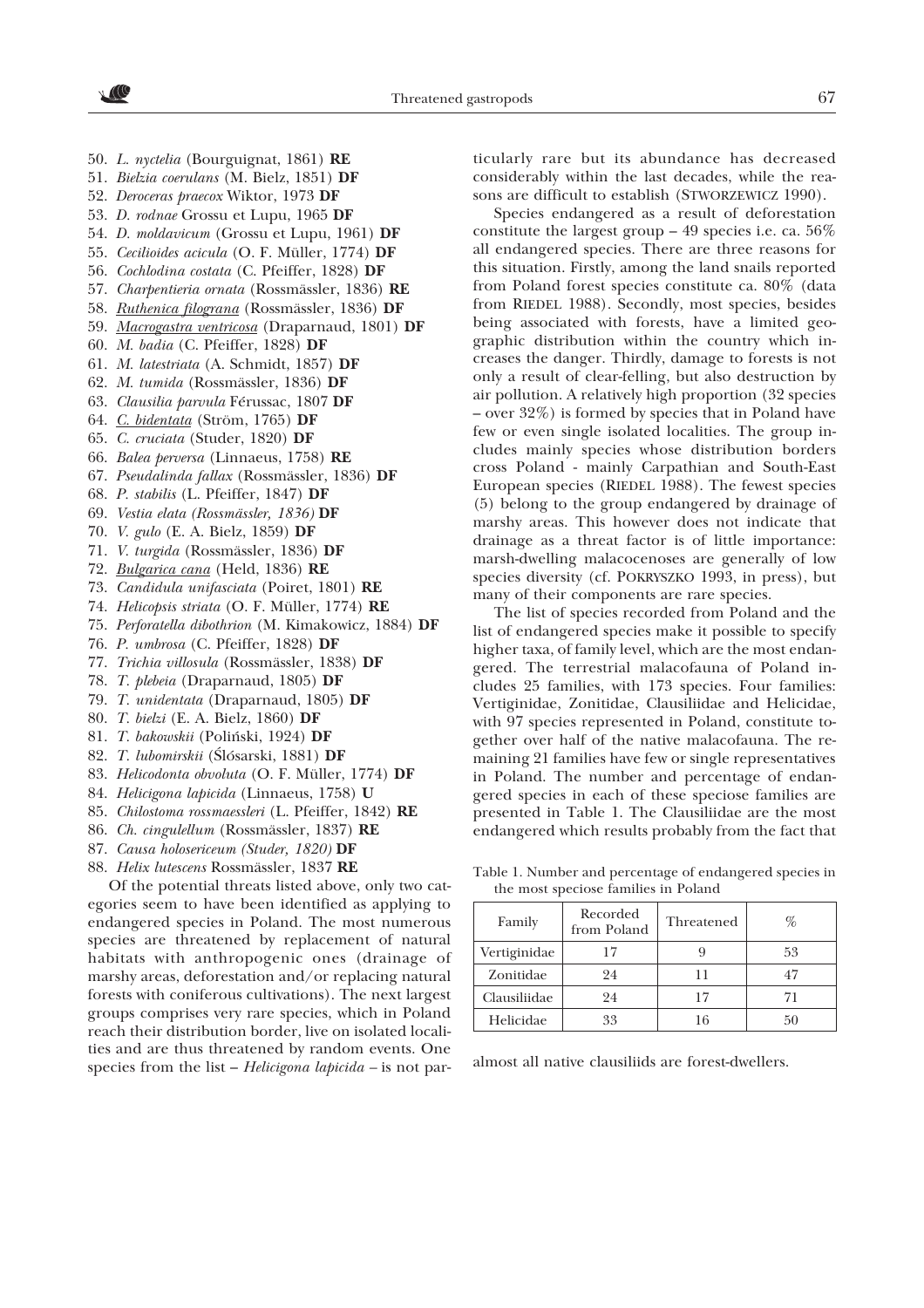# AUTHORS VOTING PROCEDURE

The authors who explicitly point to threatened species and/or malacocenoses list reasons falling within three categories: replacement of natural habitats by anthropogenic ones (plus its consequences), industrial pollution and mowing, grazing and excessive tourism. In the first category the most numerous authors mention anthropogenic transformations of natural plant communities: mainly deforestation and replacement of natural forests by planted coniferous forests (BERGER 1961, BULMAN 1995, DROZDOWSKI 1966, DYDUCH 1980, DYDUCH-FALNIOWSKA 1991, DZIĘCZKOWSKI 1966, 1971, 1972, 1974, 1988, 1989, JACKIEWICZ & RAFALSKI 1960, PAKIET 1993, POKRYSZKO 1984, STWORZEWICZ 1990, URBAÑSKI 1939, 1947, 1947a, 1948, 1962, 1977, WIKTOR 1956,

MAPPING PROCEDURE

Quantitative data on terrestrial malacocenoses in Poland are scarce and mostly limited to deciduous and mixed forests; faunistic papers contain at least information on species composition of malacocenoses. The richest malacofauna is found in beech forests, mixed deciduous forests and mixed deciduousconiferous forests growing on calcium-rich substratum. In Poland these are Carpathian beech forest, and especially the beech forest of the lower forest zone in the Tatra Mts (DYDUCH-FALNIOWSKA 1991, DZIĘCZKOWSKI 1988) and Pieniny Mts (URBAŃSKI 1939), mixed forests of the Cracow-Częstochowa Upland (especially Ojców National Park) (STWORZEWICZ 1990, ŠTEFFEK et al. 1990), oak-hornbeam forests (DZIÊCZKOWSKI 1974, 1988) and some lowland mixed forests (DYDUCH 1980). Malacocenoses of such habitats include from 20 to 60 species. Examples: nature reserve Muszkowicki Las Bukowy with 58 species (WIK-TOR 1972), some plant communities of the Białowieża National Park and Niepołomice Forest (DYDUCH 1980), mixed forest in the gorge Wąwóz Myśliborski with 49 species (POKRYSZKO 1984), beech reserve Spadowiec in the Tatra Mts (DYDUCH-FALNIOWSKA 1991) or some mixed forests of the Kłodzko region (WIKTOR 1964). Generally, except the Białowieża National Park, the richest forest malacocenoses concentrate in the southern part of the country.

Malacocenoses of xerothermic and marshy habitats are much poorer (a few to a dozen or so species), but they include rare species with only a few localities in our country. Examples are thermophilous malacocenoses from the nature reserve Stawska Góra near Chełm Lubelski (URBAŃSKI 1958) with *Abida frumentum*, xerothermophilous malacocenosis from the Wielkopolski National Park (DZIĘCZKOWSKI 1978)

1959, 1964, WIKTOR & RIEDEL 1992), fragmentation of habitats (BULMAN 1995, DYDUCH-FALNIOWSKA 1991, DZIĘCZKOWSKI 1988, PIECHOCKI 1990, POKRYSZKO 1984, STWORZEWICZ 1990, WIKTOR 1956, 1959, 1964) and deteriorating water supply (KOSIÑ-SKA 1979, POKRYSZKO 1990).

Contrary to the species voting procedure, no random effects are mentioned. Instead, some authors vote for mowing, grazing and tourism as destructive factors (DYDUCH-FALNIOWSKA 1991, DZIĘCZKOWSKI 1978, POKRYSZKO 1990, STWORZEWICZ 1990, WIKTOR 1959), and the fewest are in favour of industrial pollution as contributing to the impoverishment of our malacofauna (KOSIÑSKA 1979, POKRYSZKO 1990, STWORZEWICZ 1990, WIKTOR 1959).

with *Candidula unifasciata*, malacocenosis of a calcareous fen near Niedzica (ALEXANDROWICZ 1992) with *Pupilla alpicola*, and xerothermophilous malacocenoses from the Ojców National Park (STWORZEWICZ



Fig. 2. Results of species voting (white bars) and authors voting (shaded bars) procedures. RP–- replacement of natural habitats with anthropogenic ones; RE – random events; MG – mowing, grazing and tourism; IP – industrial pollution

1990, ŠTEFFEK et al. 1990), or marshes in the vicinity of Bia³owie¿a with *Vertigo moulinsiana* and *V. angustior* (POKRYSZKO 1990).

Figure 2 represents comparison of the species voting and authors voting procedures. Both are compatible as far as replacement of natural habitats with anthropogenic ones is concerned: this is decidedly the main reason for threat. On the remaining points the procedures differ: the former stresses random events, the latter mowing, grazing and tourism, and industrial pollution.

Of the factors selected through species voting procedure, deforestation plus drainage of marshy areas,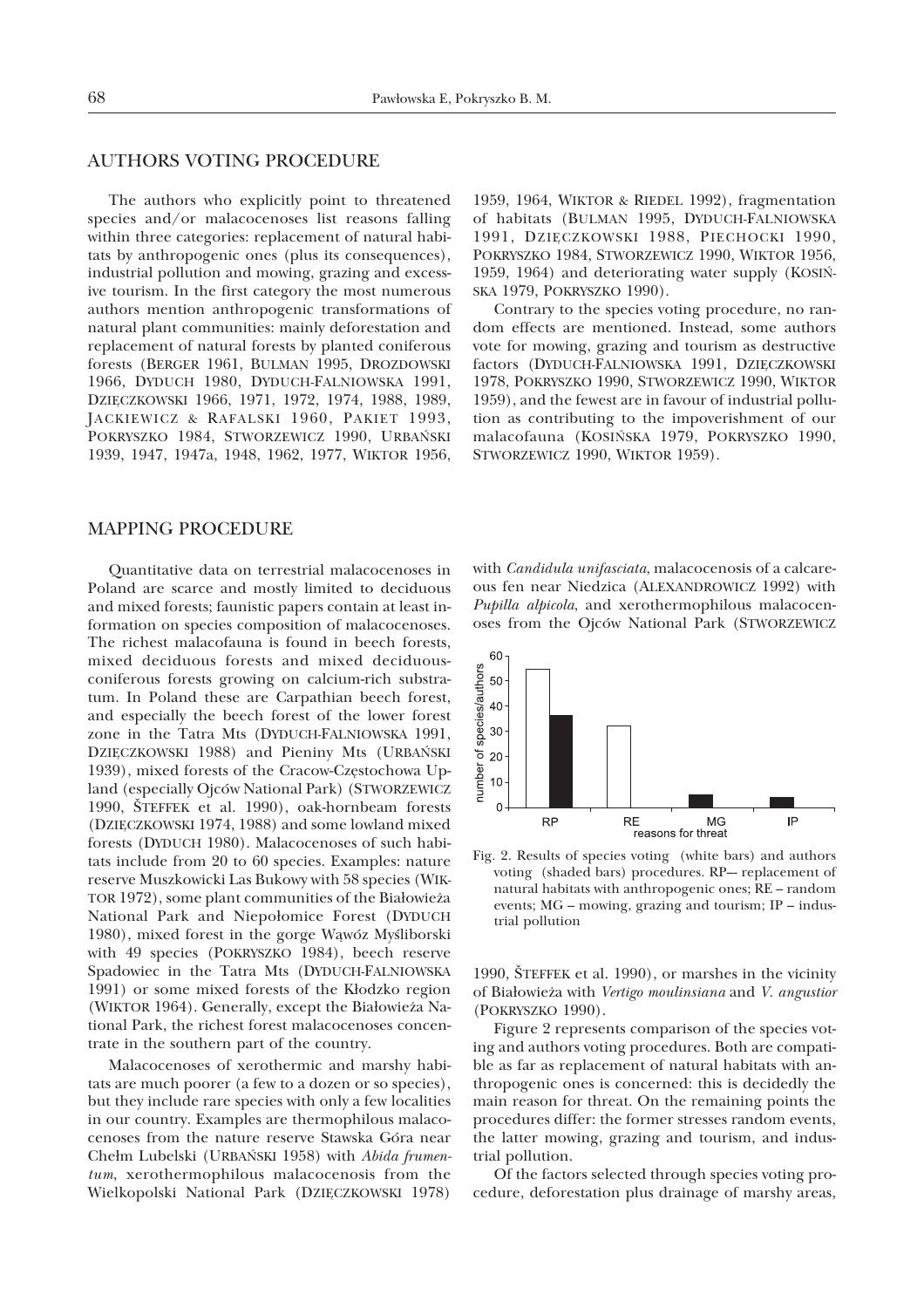

Fig. 3. Map indicating anthropogenic transformations of natural habitats (white areas), unchanged or little changed areas (dotted), areas with larger fragments of natural habitats still preserved(hatched); mean annual isolines of sulphur dioxide concentration in  $\mu$ g/m<sup>2</sup> (lines) and sites of rich, diverse and/or rare malacocenoses (solid circles)

as well as mowing, grazing and tourism have been indicated jointly on the map in Figure 3, as the degree of anthropogenic transformation of natural habitats. Of industrial pollution we have indicated only the most important component: emission of sulphur dioxide causing acid precipitation. Random events have not been indicated on the map for rather obvious reasons. The map has been based on the Atlas Zasobów, Walorów i Zagrożeń Środowiska Geograficznego Polski (Atlas of Resources, Values and Threats to the

Geographic Environment of Poland), Polska Akademia Nauk, Instytut Geografii i Przestrzennego Zagospodarowania, Warszawa 1994. The localities of rich, diverse and/or rare malacocenoses plotted on the map have been taken from the literature cited in this chapter.

The richest localities of the malacofauna are by no means concentrated in the little changed or unchanged areas; often they occupy small patches of undamaged habitat within otherwise human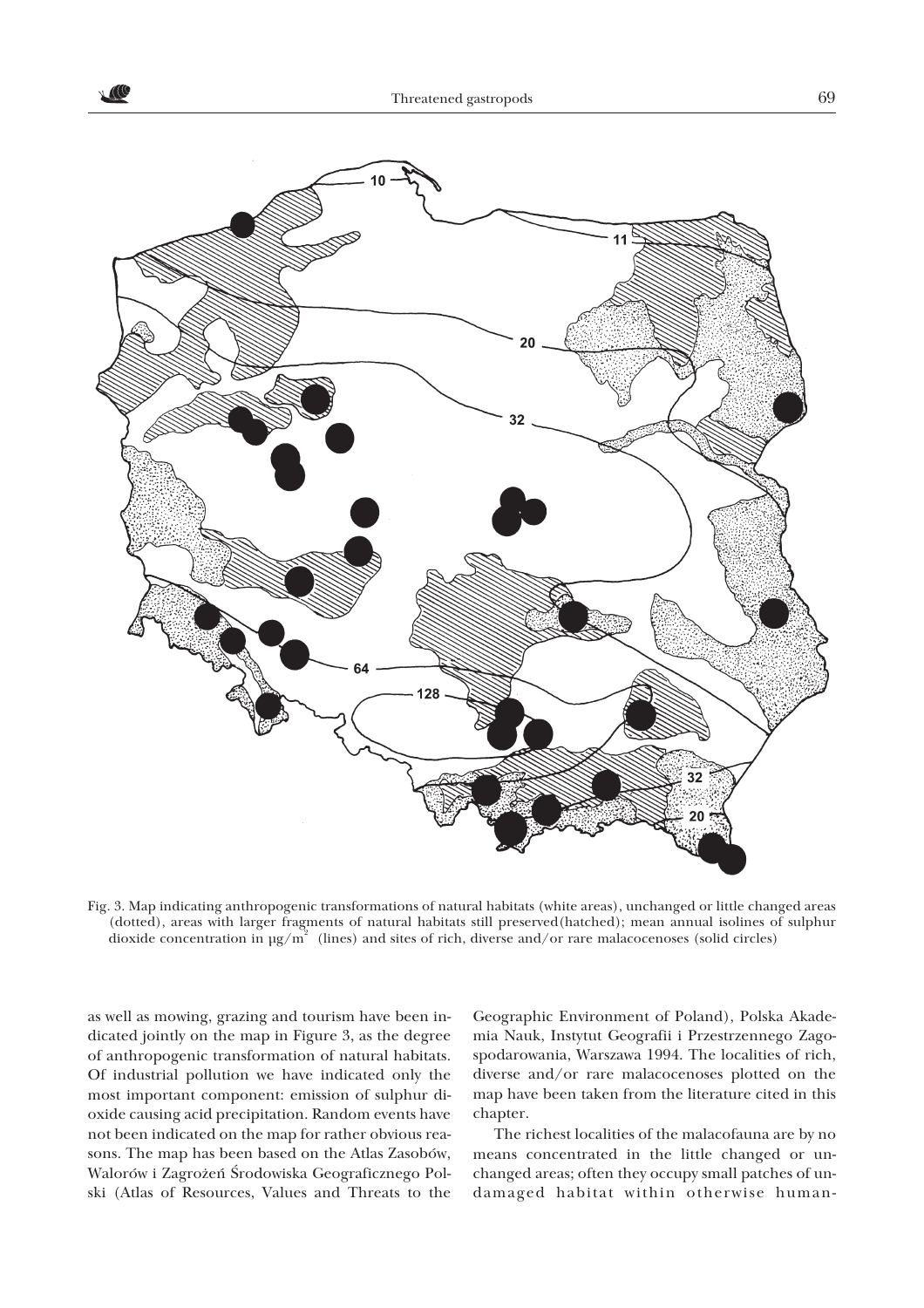transformed regions which makes them all the more threatened. Some of them are additionally within isolines of high suphur dioxide emission. The fact that rich localities are almost absent from the relatively unaffected north-eastern corner of Poland results prob-

**REFERENCES** 

- ALEXANDROWICZ S. W. 1992. Nowy dla fauny polskiej gatunek ślimaka Pupilla alpicola na zagrożonym stanowisku w Niedzicy. Chrońmy Przyrodę Ojczystą 48: 5-10.
- ALEXANDROWICZ S. W. 1994. *Pupilla alpicola* (Charpentier, 1837) from Niedzica. Geologia 20: 325–331.
- ALEXANDROWICZ S. W. 1995. Ruins of Carpathian castles as refuges of land snails. Ochrona Przyrody 52: 3–18.
- ALEXANDROWICZ Z., ALEXANDROWICZ S.W. 1995. Waloryzacja geologiczna i malakologiczna rezerwatu "Skała Kmity" na Wy¿ynie Krakowskiej. Ochrona Przyrody 52: 95–110.
- BERGER L. 1961. Mięczaki pogranicza Wielkopolski, Śląska i Jury Krakowsko-Wieluñskiej. Prace Komisji Biologicznej PTPN 25: 1–124.
- BERGER L. 1963. Polish species of the genus *Carychium* Müller (Gastropoda, Ellobiidae). Acta Zool. Cracov. 8: 311–326.
- BULMAN K. 1995. Ślimaki (Gastropoda) Wzgórz Trzebnickich. Acta Universitatis Wratislaviensis, Prace Zoologiczne 29: 5–21.
- BURCH J. B. 1955. Some ecological factors of the soil affecting the distribution and abundance of land snails in eastern Virginia. Nautilus 69: 62–69.
- COWIE R. H. 1992. Evolution and extinction of Partulidae, endemic Pacific land snails. Phil. Trans. R. Soc. Lond. B. 335: 167–191.
- DROZDOWSKI A. 1966. Ślimaki (Gastropoda) wyspy na jeziorze Klasztorne (pow. Kwidzyñ). Fragm. Faun. 13: 131–143.
- DYDUCH A. 1980. Ślimaki ladowe (Gastropoda Terrestria) wybranych zbiorowisk roślinnych Puszczy Białowieskiej i Puszczy Niepołomickiej. Ochrona Przyrody 43: 223-272.
- DYDUCH-FALNIOWSKA A. 1991. The gastropods of the Polish Tatra Mountains. Studia Naturae. Ser. A, 38: 1–11.
- DZIECZKOWSKI A. 1966. Badania ilościowe nad ślimakami rezerwatu Puszczykowskie Góry w Wielkopolskim Parku Narodowym. Przyroda Polski Zachodniej 7: 65–74.
- DZIECZKOWSKI A. 1971. Ślimaki (Gastropoda) rezerwatu leśnego Świnia Góra w województwie kieleckim. Ochrona Przyrody 36: 257–286.
- DZIĘCZKOWSKI A. 1972. Badania ilościowe ślimaków buczyn południowo-zachodniej Polski. Studium ekologicznofaunistyczne. Prace Komisji Biologicznej PTPN 35: 243–332.
- DZIĘCZKOWSKI A. 1974. Badania nad strukturą zespołu ślimaków (Gastropoda) lasu grądowego (Galio-carpinetum) w Morasku pod Poznaniem. Badania fizjograficzne nad Polską zachodnią, Ser. C, 27: 25-51.

ably from the area being very poorly studied (cf. Fig 1).

- DZIĘCZKOWSKI A. 1978. Ciepłolubny zespół ślimaków z udzia³em *Candidula unifasciata* (Poiret) w Wielkopolskim Parku Narodowym. Badania fizjograficzne nad Polską zachodnia, Ser. C, 31: 75-93.
- DZIĘCZKOWSKI A. 1988. Zespoły ślimaków (Gastropoda) zbiorowisk leśnych Polski. Studium ekologiczne. Prace Komisji Biologicznej PTPN 68: 1–117.
- DZIĘCZKOWSKI A. 1989. Trzy zespoły ślimaków (Gastropoda) z lasów koło Mielenka (woj. koszalińskie). Badania fizjograficzne nad Polską zachodnią C, 38: 99-114.
- GODAN D. 1983. Pest snails and slugs. Biology and control. Springer Verlag, Berlin.
- HOLT S., SEGNESTAM M. 1982. The seas must live: why coastal and marine protected areas are needed. Marine and Coastal Areas Workshop, Third World National Parks Congress, Bali.
- JACKIEWICZ M., RAFALSKI J. 1960. Œlimak *Pagodulina pagodula* (Desmoulins) w Polsce. Prace Komisji Biologicznej PTPN 19: 5–20.
- JOHANNES R. E. 1978. Traditional marine conservation in Oceania. Ann. Rev. Ecol. Syst. 9: 349–364.
- KERNEY M., STUBBS A. 1980. The conservation of snails, slugs and freshwater mussels. Nature Conservancy Council, Shrewsbury.
- KOSIŃSKA M. 1979. Mięszaki Wrocławia. Acta Universitatis Wratislaviensis, Prace Zoologiczne 9: 13–40.
- LOŽEK V. 1952. Quartärmollusken der Tschechoslowakei. Rozpr. Ustr. Ust. Geol., Praha.
- PAKIET M. 1993. *Cochlodina costata* (C. Pfeiffer, 1828) (Stylommatophora: Clausiliidae) from the Holocene Sediments of the Kaczawa Mts. (Western Poland). Folia Malacologica 5: 131–138.
- PIECHOCKI A. 1990. Interesujące gatunki ślimaków lądowych (Gastropoda terrestria) na Roztoczu. Przegląd Zoologiczny 34: 267–274.
- POKRYSZKO B. M. 1984. Ślimaki Gór i Pogórza Kaczawskiego (Sudety Zachodnie). Acta Universitatis Wratislaviensis, Prace Zoologiczne 16: 21–49.
- POKRYSZKO B. M. 1990. The Vertiginidae of Poland (Gastropoda: Pulmonata: Pupilloidea) - a systematic monograph. Ann. Zool. 43: 133–257.
- POKRYSZKO B. M. 1993. Fen malacocenoses in Dovrefjell (S. Norway). Fauna norv. Ser. A 14: 27–38.
- POKRYSZKO B. M. in press. Vertiginidae (Gastropods: Pulmonata: Orthurethra) Białowieskiego Parku Narodowego i okolic. Parki Narodowe i Rezerwaty Przyrody, 10 pp msc.
- POLIŃSKI W. 1927. Znaczenie zoograficzne mięczaków Polski i konieczność ochrony ich zespołów. Ochrona Przyrody 7: 45–53.